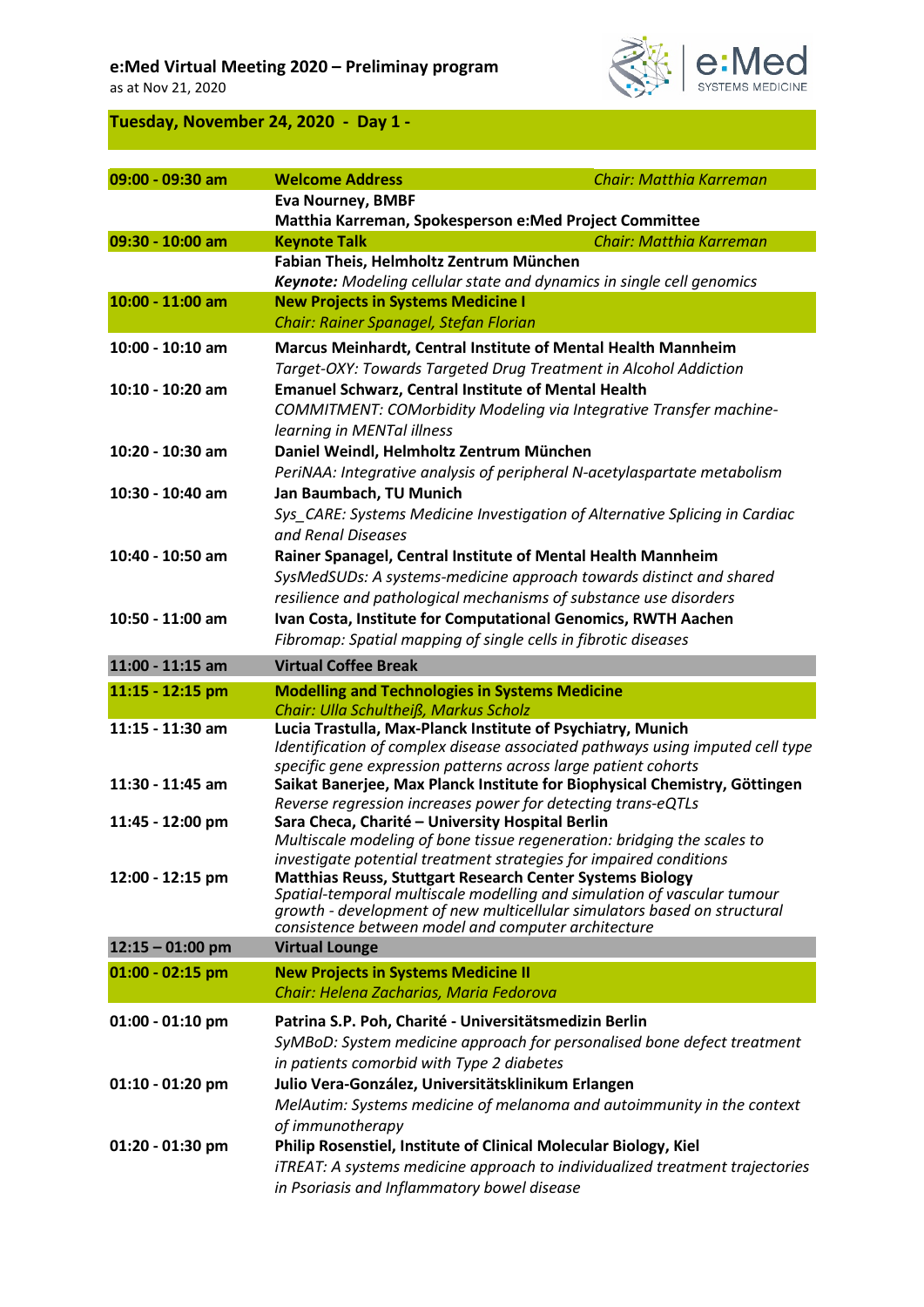

#### **Tuesday, November 24, 2020 - Day 1 cont'd -**

| 01:30 - 01:40 pm | Florian Tran, Institute of Clinical Molecular Biology, Kiel<br>GUIDE-IBD: Molecular-medicine based therapy GUIDancE in Inflammatory<br><b>Bowel Disease</b>                                                                   |                          |
|------------------|-------------------------------------------------------------------------------------------------------------------------------------------------------------------------------------------------------------------------------|--------------------------|
| 01:40 - 01:50 pm | Simon Haas, HI-STEM gGmbH and German Cancer Research Center (DKFZ)<br>LeukoSyStem: Multi-scale, single-cell systems biology of leukemia stem cells in<br>pathogenesis and therapy                                             |                          |
| 01:50 - 02:00 pm | Katarzyna Bozek, University of Cologne & Stefan Florian, Charité<br>DeepLTNBC: A systems level approach to understanding changes in Triple<br>Negative Breast Cancer heterogeneity in response to neoadjuvant<br>chemotherapy |                          |
| 02:00 - 02:10 pm | Georg Fuellen, Universitätsmedizin Rostock<br>SASKit: Senescence-Associated Systems diagnostics Kit for cancer and stroke                                                                                                     |                          |
| 02:15 - 03:30 pm | Virtual Poster Session A, all posters - Q&A Diseases & Technologies                                                                                                                                                           |                          |
| 02:15 - 02:45 pm | Poster Flash Talks (10 talks à 2 min)                                                                                                                                                                                         | <b>Chair: Simon Haas</b> |
| 02:45 - 03:30 pm | Poster Q&A Session modelling, translation (Chat Discussion)                                                                                                                                                                   |                          |
| 03:30 - 04:15 pm | <b>Molecular Medicine Board</b>                                                                                                                                                                                               | Chair: Jana Wolf         |
|                  | Peter Krawitz, University of Bonn<br>Deep Learning on Medical Imaging Data<br>AI in clinical use: Face2Gene and beyond                                                                                                        |                          |
| From 04:15 pm    | <b>Virtual Lounge</b>                                                                                                                                                                                                         |                          |
|                  | Interact and meet with your peers                                                                                                                                                                                             |                          |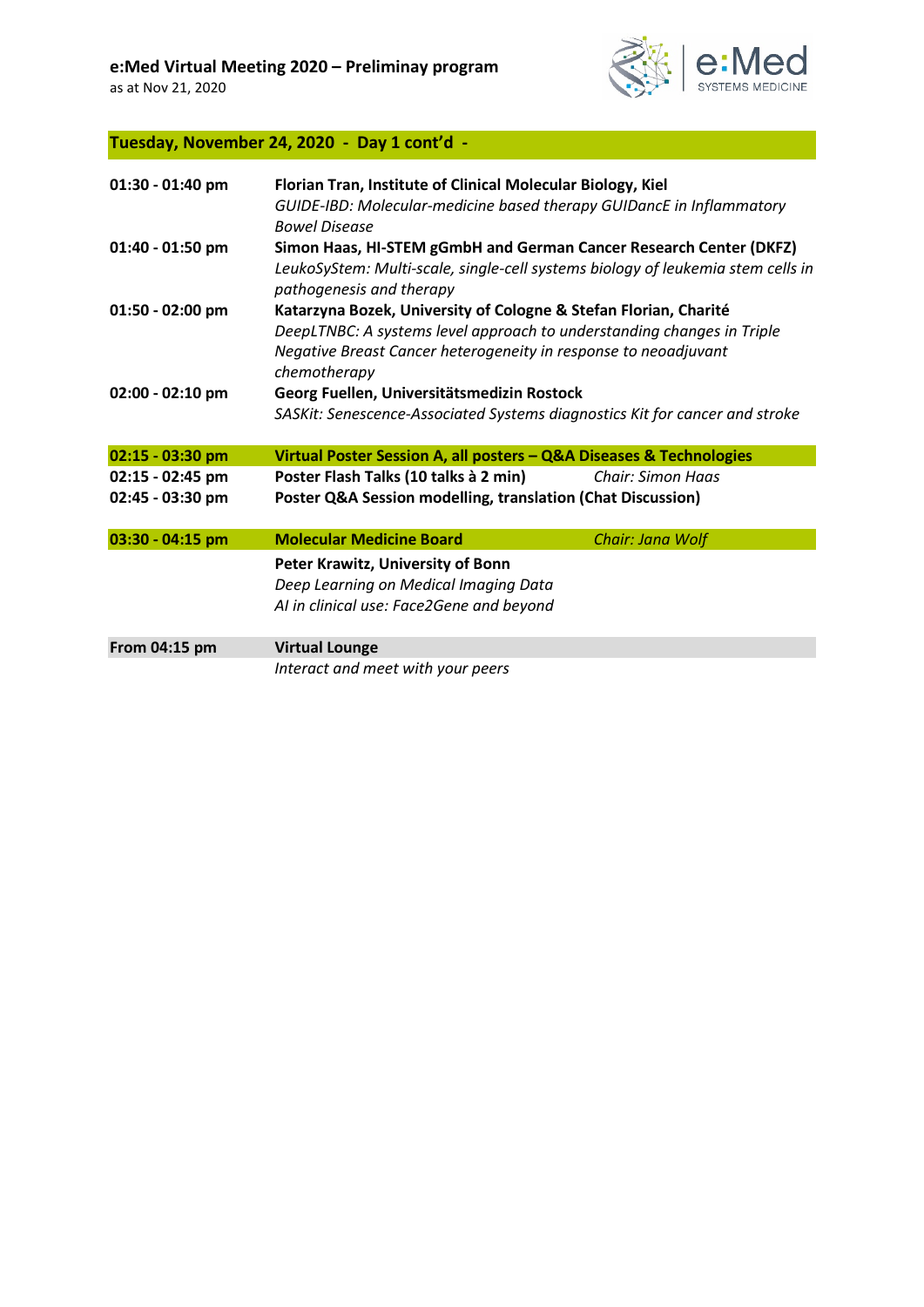#### **e:Med Virtual Meeting 2020 – Preliminay program**

as at Nov 21, 2020



## **Wednesday, November 25, 2020 - Day 2 -**

| 09:00 - 09:30 am   | <b>Keynote Lecture</b>                                                                                        | <b>Chair: Emanuel Schwarz</b> |
|--------------------|---------------------------------------------------------------------------------------------------------------|-------------------------------|
|                    | Joachim Schultze, University of Bonn<br><b>Keynote:</b> Bringing Next Generation Genomics to Systems Medicine |                               |
| 09:30 - 10:45 am   | <b>New Projects in Systems Medicine III</b>                                                                   |                               |
|                    | Chair: Silke Szymczak, Philip Rosenstiel                                                                      |                               |
| 09:30 - 09:40 am   | Konrad Aden, Institute of Clinical Molecular Biology, Kiel                                                    |                               |
|                    | Try-IBD: Multi-dimensional resolution of tryptophan-driven immune-                                            |                               |
|                    | metabolism as a novel pathophysiological principle in inflammatory bowel                                      |                               |
|                    | disease                                                                                                       |                               |
| 09:40 - 09:50 am   | <b>Roman Thomas, University of Cologne</b>                                                                    |                               |
|                    | InCa: A systems approach to dissect actionable heterotypic interactions of                                    |                               |
|                    | lung cancer cells with their microenvironment                                                                 |                               |
| 09:50 - 10:00 am   | Dana Westphal, TU Dresden                                                                                     |                               |
|                    | MelBrainSys: Model-based prediction and experimental validation of novel                                      |                               |
|                    | therapeutic interventions for melanoma brain metastases                                                       |                               |
| 10:00 - 10:10 am   | Clemens Schmitt, Charité - University Medical Center Berlin                                                   |                               |
|                    | SeneSys for iLymTx: Senescence-based systems-medicine stratification for                                      |                               |
|                    | individualized lymphoma therapy                                                                               |                               |
| 10:10 - 10:20 am   | <b>Markus Scholz, University of Leipzig</b>                                                                   |                               |
|                    | SYMPATH: SYstems Medicine of Pneumonia-aggravated ATHerosclerosis                                             |                               |
| 10:20 - 10:30 am   | Agustin Rodriguez Gonzalez, Deutsches Krebsforschungszentrum (DKFZ)                                           |                               |
|                    | NephrESA: Personalized Treatment of Chemotherapy Induced Anemia in Lung                                       |                               |
|                    | Carcinoma                                                                                                     |                               |
| 10:30 - 10:40 am   | Helena U. Zacharias, University Medicine Greifswald                                                           |                               |
|                    | CKDNapp: A toolbox for monitoring and tailoring treatment of chronic kidney                                   |                               |
|                    | disease patients $-$ a personalized systems medicine approach                                                 |                               |
| $10:45 - 11:00$ am | <b>Virtual Coffee Break</b>                                                                                   |                               |
|                    | <b>Focus Talks</b>                                                                                            | Chair: Matthia Karreman       |
| 11:00 - 11:45 am   |                                                                                                               |                               |
| 11:00 - 11:15 am   | Herna Muñoz-Galeano, HMG Systems Engineering GmbH                                                             |                               |
| 11:15 - 11:30 am   | <b>Democratising Personalised Medication</b>                                                                  |                               |
|                    | Carlo Maj, Illumina                                                                                           |                               |
|                    | Combining polygenic risk scores with gene-based burden scores                                                 |                               |
| 11:30 - 11:45 am   | Yuanyuan Chen, Novogene                                                                                       |                               |
|                    | Application of NGS technologies in medical researches                                                         | Chair: Matthia Karreman       |
| 11:45 - 12:15 pm   | e:Med Project Groups<br>Karin Greulich-Bode, e:Med Management Office                                          |                               |
|                    | Networking in e:Med: Project groups as topic boosters                                                         |                               |
|                    | Maria Fedorova, Leipzig University                                                                            |                               |
|                    | <b>PG MS-based Omics</b>                                                                                      |                               |
|                    | Christoph Schickhardt, NCT Heidelberg - PG Data Security & Ethics                                             |                               |
|                    | Data sharing attitudes and practices in the e:Med community                                                   |                               |
| $12:15 - 12:30$ pm | <b>Interaction e: Med Project Group Topics</b>                                                                |                               |
| $12:30 - 01:00$ pm | <b>Virtual Lounge</b>                                                                                         |                               |
|                    |                                                                                                               |                               |
| 01:00 - 01:30 pm   | <b>Keynote Lecture</b>                                                                                        | <b>Chair: Sascha Dietrich</b> |
|                    | Dagmar Kulms, TU Dresden                                                                                      |                               |
|                    | Keynote: Systemic network analysis to support personalized patient                                            |                               |
|                    | stratification in malignant melanoma                                                                          |                               |